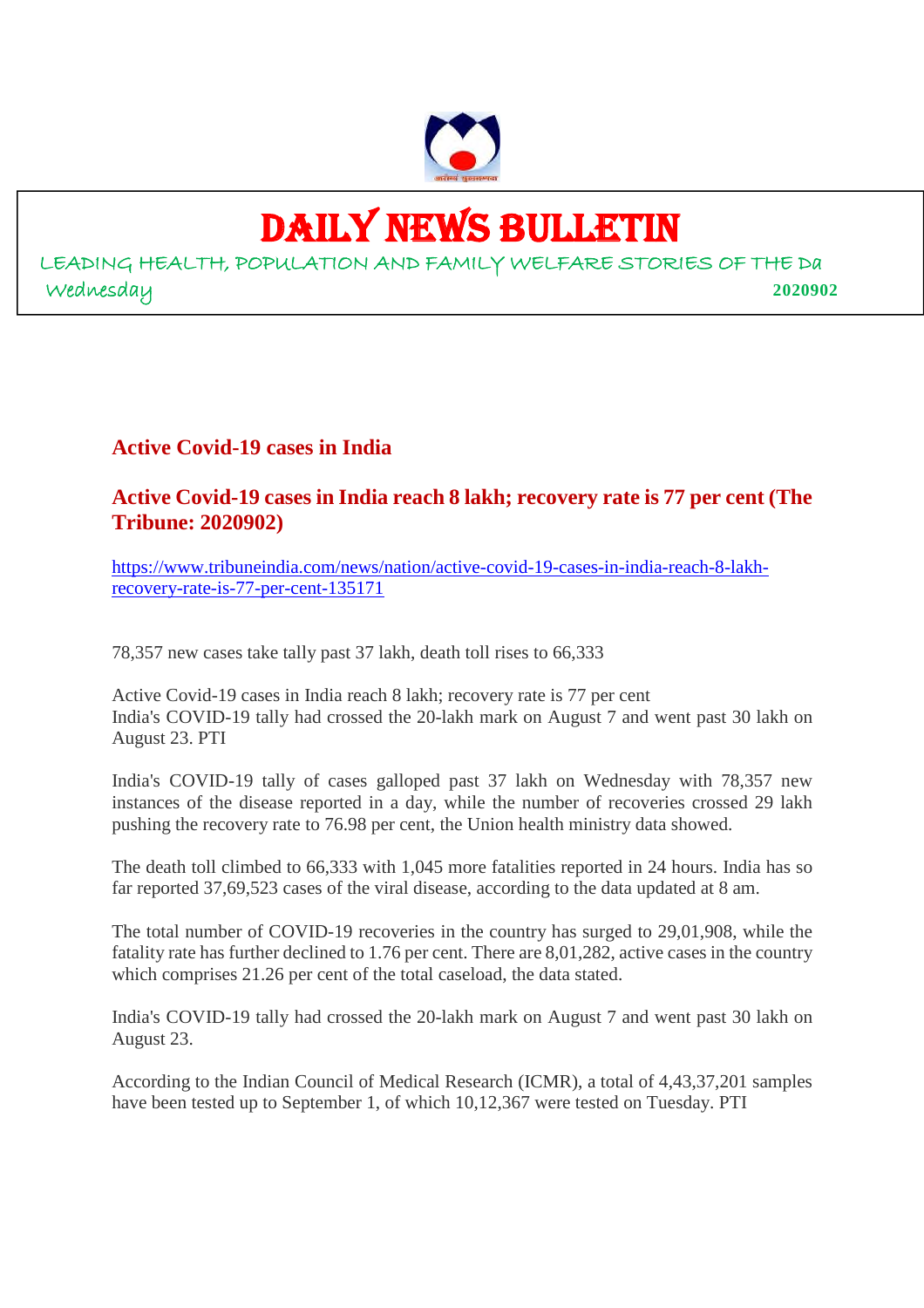#### **COVID-19 vaccine**

#### **US says it won't join global effort to find COVID-19 vaccine (The Tribune: 2020902)**

https://www.tribuneindia.com/news/health/us-says-it-wont-join-global-effort-to-find-covid-19-vaccine-135172

https://www.tribuneindia.com/news/health/us-says-it-wont-join-global-effort-to-find-covid-19-vaccine-135172

More than 150 countries are setting up the COVID-19 Vaccines Global Access Facility, or US says it won't join global effort to find COVID-19 vaccine More than 150 countries are setting up the COVID-19 Vaccines Global Access Facility, or COVAX.

The Trump administration said Tuesday that it will not work with an international cooperative effort to develop and distribute a COVID-19 vaccine because it does not want to be constrained by multilateral groups like the World Health Organization.

The decision to go it alone, first reported by The Washington Post, follows the White House's decision in early July to pull the United States out of the WHO. Trump claims the WHO is in need of reform and is heavily influenced by China.

Some nations have worked directly to secure supplies of vaccine, but others are pooling efforts to ensure success against a disease that has no geographical boundaries.

More than 150 countries are setting up the COVID-19 Vaccines Global Access Facility, or COVAX.

That cooperative effort, linked with the WHO, would allow nations to take advantage of a portfolio of potential vaccines to ensure their citizens are quickly covered by whichever ones are deemed effective.

The WHO says even governments making deals with individual vaccine makers would benefit from joining COVAX because it would provide backup vaccines in case the ones being made through bilateral deals with manufacturers aren't successful.

"The United States will continue to engage our international partners to ensure we defeat this virus, but we will not be constrained by multilateral organizations influenced by the corrupt World Health Organization and China," said White House spokesman Judd Deere.

"This president will spare no expense to ensure that any new vaccine maintains our own Food and Drug Administration's gold standard for safety and efficacy, is thoroughly tested and saves lives."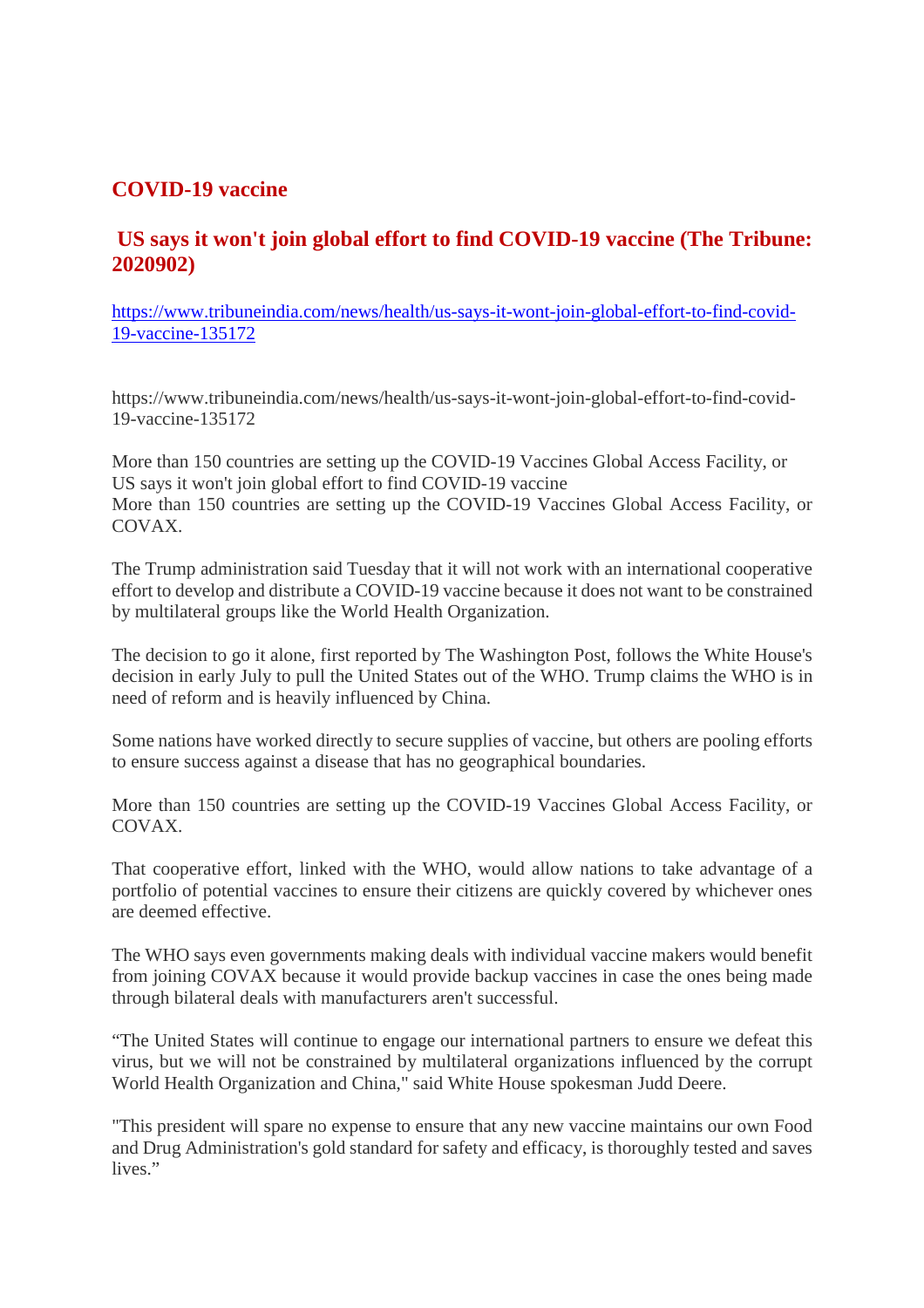Rep. Ami Bera, D-Calif., said the administration's decision was shortsighted and will hamper the battle to end the pandemic.

"Joining COVAX is a simple measure to guarantee U.S. access to a vaccine — no matter who develops it first," tweeted Bera, a medical doctor.

"This go-it-alone approach leaves America at risk of not getting a vaccine." The administration's decision, paired with the U.S. withdrawal from the WHO, means the U.S. is abdicating America's global leadership in fighting pandemics, according to Tom Hart, North America director at The ONE Campaign, an advocacy organization co-founded by Bono of the rock band U2.

"Not only does this move put the lives of millions around the world at risk, it could completely isolate Americans from an effective vaccine against COVID-19," Hart said.

A handful of the dozens of experimental COVID-19 vaccines in human testing have reached the last and biggest hurdle — looking for the needed proof that they really work.

AstraZeneca announced Monday its vaccine candidate has entered the final testing stage in the U.S. The Cambridge, England-based company said the study will involve up to 30,000 adults from various racial, ethnic and geographic groups.

Two other vaccine candidates began final testing this summer in tens of thousands of people in the U.S. One was created by the National Institutes of Health and manufactured by Moderna Inc., and the other developed by Pfizer Inc. and Germany's BioNTech. --AP

#### **Antibody**

#### **Large antibody study offers hope for virus vaccine efforts (The Tribune: 2020902)**

https://www.tribuneindia.com/news/health/large-antibody-study-offers-hope-for-virusvaccine-efforts-135170

New study done by Reykjavik-based deCODE Genetics with several hospitals, universities and health officials in Iceland

Large antibody study offers hope for virus vaccine efforts

Antibodies that people make to fight the new coronavirus last for at least four months after diagnosis and do not fade quickly, as some earlier reports suggested, scientists have found.

Tuesday's report, from tests on more than 30,000 people in Iceland, is the most extensive work yet on the immune system's response to the virus and is good news for efforts to develop vaccines.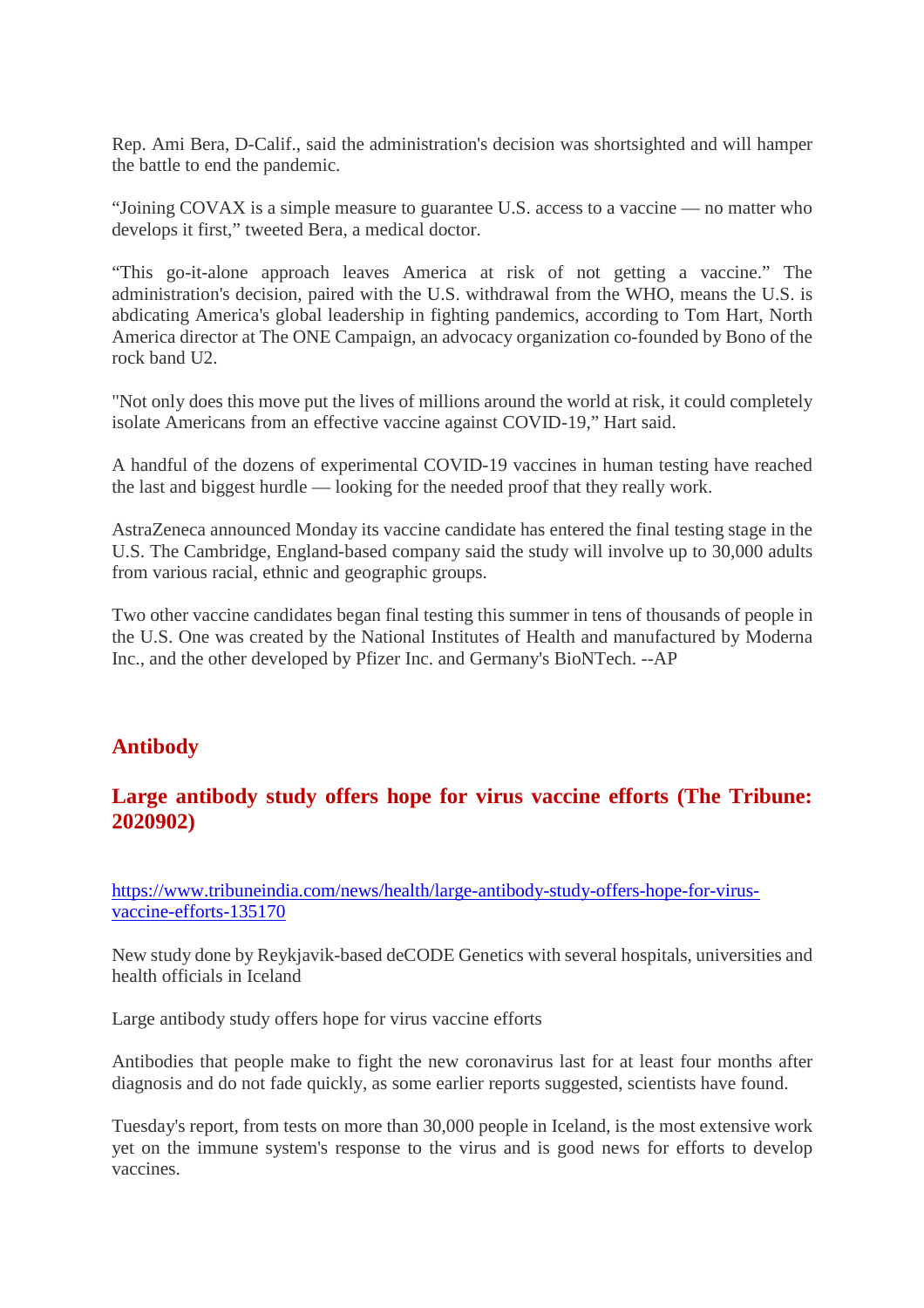If a vaccine can spur production of long-lasting antibodies like natural infection does, it gives hope that "immunity to this unpredictable and highly contagious virus may not be fleeting", independent experts from Harvard University and the US National Institutes of Health wrote in a commentary published with the study in the New England Journal of Medicine.

One of the big mysteries of the pandemic is whether having had the coronavirus helps protect against future infection and for how long.

Some smaller studies previously suggested that antibodies disappear quickly and that some people with few or no symptoms may not make many at all.

The new study was done by Reykjavik-based deCODE Genetics, a subsidiary of the US biotech company Amgen, with several hospitals, universities and health officials in Iceland. AP

#### **COVID-19 vaccination: WEF survey**

#### **One in four adults globally do not want COVID-19 vaccination: WEF survey (The Tribune: 2020902)**

https://www.tribuneindia.com/news/health/one-in-four-adults-globally-do-not-want-covid-19-vaccination-wef-survey-134750

The most frequently mentioned reason for not taking a vaccine among those who would not get one is worry about side effects, followed by the perception of effectiveness

One in four adults globally do not want COVID-19 vaccination: WEF survey Photo for representation only. — PTI

One in four adults globally do not want to get vaccinated against COVID-19, largely due to their apprehensions about side effects and effectiveness of the vaccine, but the proportion of such people is much less at about 13 per cent in India, a new survey showed on Tuesday.

The World Economic Forum-Ipsos survey of nearly 20,000 adults from 27 countries also put Indians as the third most optimistic population—after China and Saudi Arabia—about a COVID-19 vaccine being available in 2020 itself.

Globally, 74 per cent respondents said they would get a vaccine for COVID-19 if it is available, but more than half (59 per cent) do not expect that one will be available before the end of this year.

Arnaud Bernaert, Head of Shaping the Future of Health and Healthcare at the WEF, said, "the 26 per cent shortfall in vaccine confidence is significant enough to compromise the effectiveness of rolling out a COVID-19 vaccine. It is therefore critical that governments and the private sector come together to build confidence and ensure that manufacturing capacity meets the global supply of a COVID-19 vaccination programme.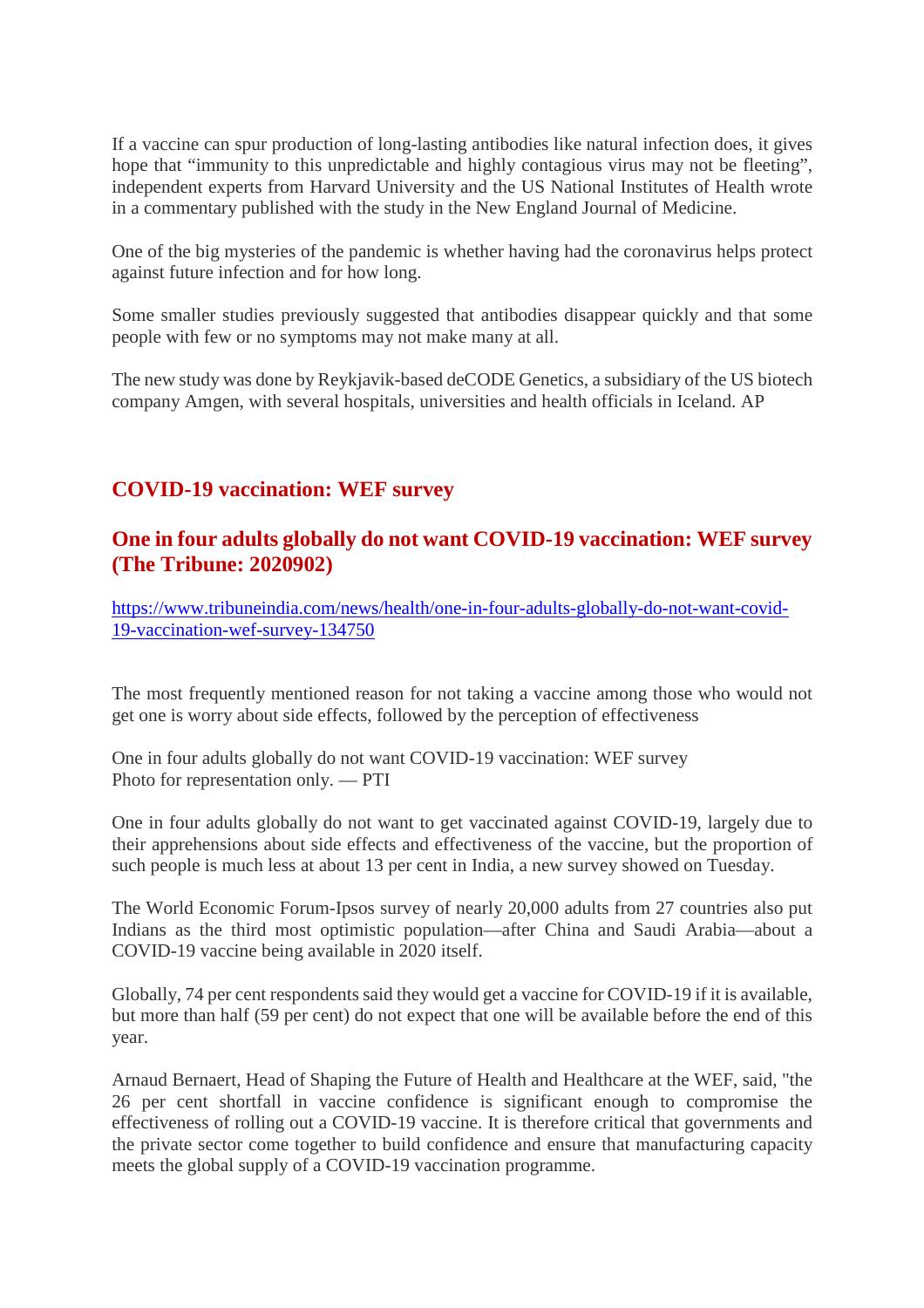This will require cooperation between researchers and manufacturers and public funding arrangements that remove restrictions to vaccine access".

The countries where the COVID-19 vaccination intent was found to be the highest are China (97 per cent), Brazil (88 per cent), Australia (88 per cent), and India (87 per cent).

Those where it is lowest are Russia (54 per cent), Poland (56 per cent), Hungary (56 per cent), and France (59 per cent). However, in most countries, those who agree outnumber those who disagree by a significant margin, the WEF said while announcing the survey results.

Across all 27 countries, 59 per cent respondents disagreed that "a vaccine for COVID-19 will be available to me before the end of 2020".

China stood out for its optimism with 87 per cent of those surveyed expecting a vaccine to be ready this year, followed by Saudi Arabia (75 per cent) and India (74 per cent).

By contrast, skepticism prevails in Germany, Belgium, Japan and Poland where fewer than one in four adults anticipate that a vaccine will be available at some point in the next four months, the WEF said.

The most frequently mentioned reason for not taking a vaccine among those who would not get one is worry about side effects, followed by the perception of effectiveness. There are also several countries that feel they are not sufficiently at risk and a proportion who are against vaccines in general, the survey results showed.

Geneva-based WEF, which describes itself as an international organisation for public-private cooperation, said the survey was conducted between July 24 and August 7 by Ipsos, the world's third-largest market research firm, on its global advisor online survey platform.

The surveyed countries also included the US, Canada, Malaysia, South Africa, Turkey, South Korea, Peru, Argentina, Mexico, Spain, Netherlands, Sweden, and Italy. PTI

#### **Social distancing**

#### **Mask use and social distancing may prevent 2 lakh COVID deaths in India: Study (The Tribune: 2020902)**

https://www.tribuneindia.com/news/health/mask-use-and-social-distancing-may-prevent-2 lakh-covid-deaths-in-india-study-134717

India can expect approximately 291,145 total COVID-19 deaths by December 1, up from 60,000 in late August

Mask use and social distancing may prevent 2 lakh COVID deaths in India: Study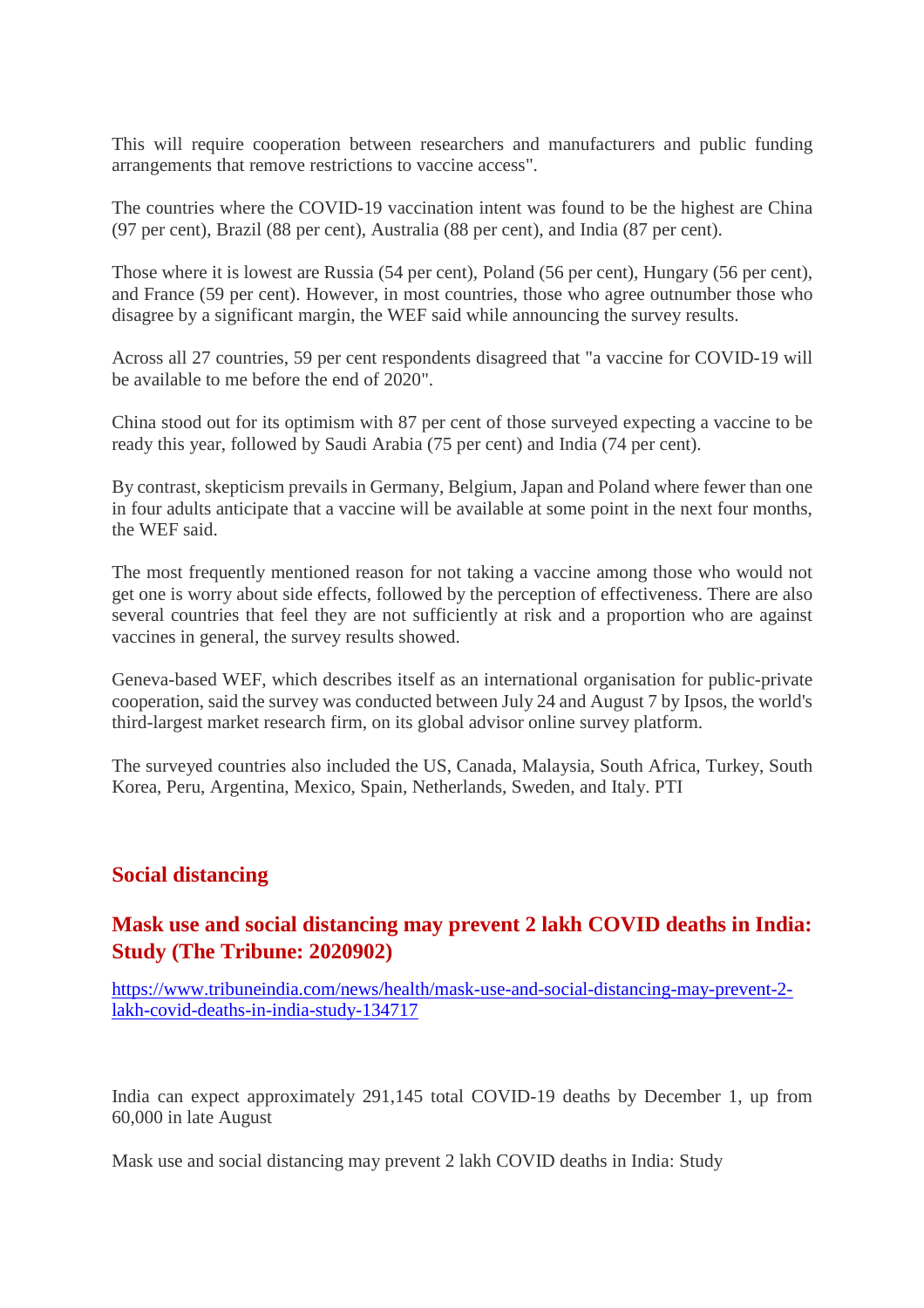Widespread mask use and data-driven social distancing measures in India may help prevent over 200,000 COVID-19-related deaths in India by December 1, according to a modelling study which shows the disease will continue to pose a major public health threat in the country.

The study by the Institute for Health Metrics and Evaluation (IHME) at the University of Washington in the US suggests that there is an opportunity to further limit the toll of COVID-19 in India.

It highlights the critical need for people to comply with face mask use, social distancing, and other COVID-19 prevention guidelines as advised by the public health authorities.

"India's epidemic is far from over, as a large proportion of the population is still susceptible," IHME Director, Christopher Murray, said in a statement.

"In fact, our modelling shows there is a wide range of potential outcomes, depending on the actions that governments and individuals take today, tomorrow, and into the near future. Maskwearing and social distancing are crucial to mitigate the spread of the virus," Murray explained.

Reacting to the findings of the modelling study, Gautam Menon, Professor, Departments of Physics and Biology, Ashoka University in Haryana said it is certainly true that mask wearing and distancing measures will significantly slow the progress of the disease while protecting vulnerable populations.

"My first view is that the IHME model predicts a peak in infections only by early to mid-December, peak numbers of close to 6 million new infections per day and total deaths of about 500,000 in the 'no intervention' scenario," Menon told PTI.

However, he noted that these numbers appear inflated compared to other estimates and models which suggest a peak that should happen well before mid-December.

"Given that, the estimate of lives saved (in the study) may be on the excessive side," Menon noted.

The researchers in the IHME study noted that India's response to COVID-19 has produced some significant successes that highlight the opportunity to limit the pandemic's toll in the country.

Giving the example of some urban areas, including Delhi, they explained that containment measures which include intensive contact tracing, widespread testing, mask-wearing, and social distancing mandates have helped reduce the spread of the virus.

Their modelling study found that, in the best-case scenario, India can expect approximately 291,145 total COVID-19 deaths by December 1, up from 60,000 in late August.

This scenario assumes that face mask usage increases to near-universal (95 per cent) levels and that six-week, state-level lockdowns are re-imposed if the daily death rate exceeds 8 per million in the states.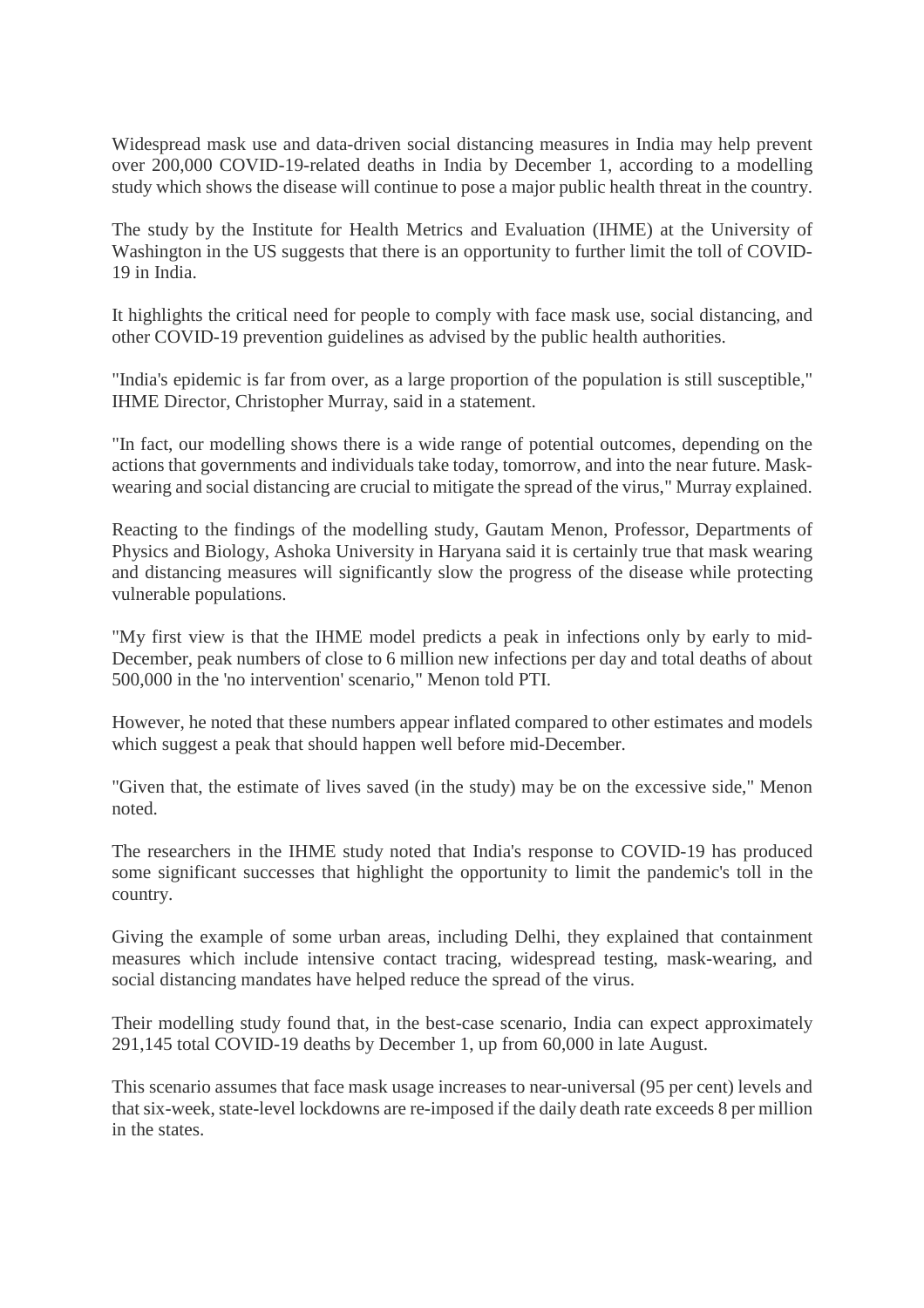On the other hand, if lockdown restrictions continue to ease up and face mask usage remains at current levels, India can expect approximately 492,380 total deaths by December 1, according to the study.

In this scenario, the researchers said, 13 states would each have over 10,000 total COVID-19 deaths by that time, while currently only Maharashtra has crossed this threshold.

"India is at a tipping point. If hospitals in those states are unable to accommodate everyone needing COVID-19 care, the result will be more deaths and greater long-term harm to state and local economies," Murray said.

The researchers said until there is a widely available vaccine against COVID-19, much of India's population remains susceptible to the disease.

"Monitoring trends state-by-state, encouraging mask use, continuing social distancing and hygiene precautions, and using state-level or district-level lockdowns if needed can help save lives and minimise the impact of the pandemic on India's health and economy," the researchers said. PTI

#### **Covid-19: What you need to know today (Hindustan Times: 2020902)**

https://epaper.hindustantimes.com/Home/ArticleView

The Indian economy declined by almost a fourth in the first quarter of 2020-21 compared to a year ago, and there are fears that when data from smaller companies and the informal sector is factored in, the fall could be much higher.

The coronavirus disease and the lockdown imposed to fight it — there was a near-total lockdown for 68 days, including the entire months of April and May, although some restrictions were relaxed starting mid-April — have clearly roiled the economy. By how much? The loss of 23.9% of GDP, or ₹8.6 lakh crore (in 2011-12 prices; at current prices, the amount is ₹11.1 lakh crore), in these three months. Every Indian has seen a loss of ₹6,466 in this period, although, to be sure, the pandemic hasn't affected everyone equally.

The general consensus among economists and statisticians is that the contraction will be larger — because proxies have been used to make good the gaps in data collection (the ongoing pandemic made this difficult), and because data on small companies and the informal sector isn't readily available, although it is anecdotally known that small companies and the informal sector have been hit hard by the pandemic and the lockdown.

The numbers released on Monday show that private consumption is down 27%, which isn't surprising — some people have lost jobs, others have taken salary cuts, and everyone has become cautious with spending. There is also the beginning of what some financial advisors term precautionary saving — with the prospect of the proverbial rainy day now being all too real. Still worse, investment, one of the pillars on which the economy is built, fell by 47% in the quarter. Among large economies, India's rate of contraction was the sharpest — by quite a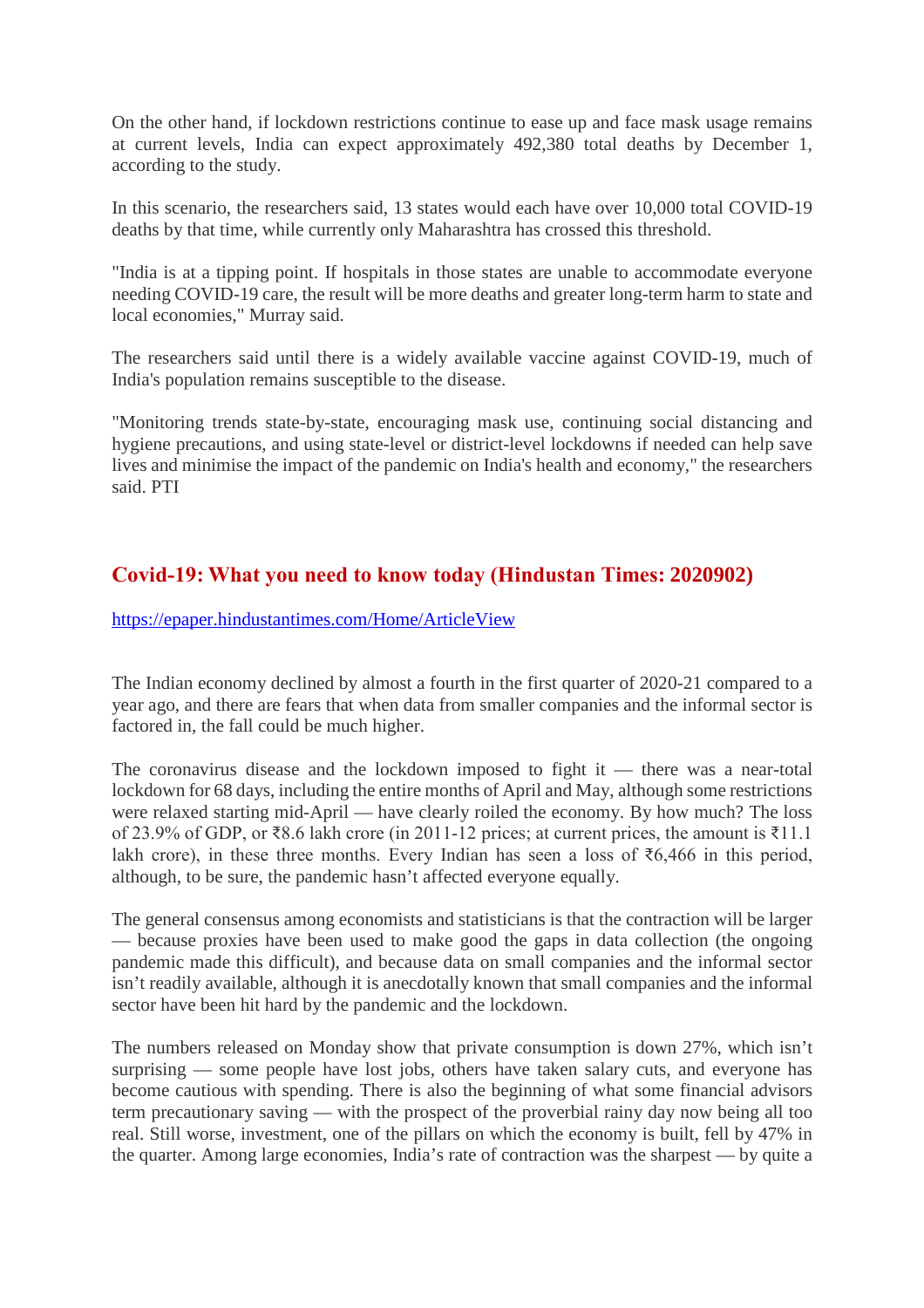bit. The US, for instance, saw its economy shrink by 9.04% in the same quarter year-on-year (its second, because it follows the calendar year for accounting unlike India).

The consensus among experts, before these numbers were released, was that the Indian economy would shrink by at least 5% in 2020-21. It is now becoming clear that 5% may have been an underestimation. India is two months into its second quarter (July-September), and business activity is yet to return to pre-pandemic levels, although it has improved since May. And while there are positive signs in some high-frequency indicators (those released more frequently than a quarter, such as car sales data), there's nothing to suggest that India is in the midst of a V-shaped recovery as emphasised by the chief economic adviser.

Indeed, given the current economic context, even the prospect of a U-shaped recovery looks challenging. Unless there is a miraculous turnaround in fortunes, the Indian economy will likely contract in the second and third quarters. And for the year as a whole, it is possible that the Indian economy will contract by much more than 5% in 2020-21. Some experts believe the number could be close to 10%, though there are others that see this as an extreme estimate.

#### What should the government's response be?

The simple answer to this would be: spend. The government should spend money to boost aggregate demand, which includes both consumption and investment. The problem is that it has limited headroom. Data released on Monday showed that its fiscal deficit is already at 103% of the 2020-21 estimate. One radical alternative (that people are already beginning to talk of) is debt monetisation. In other words, India could consider monetising at least part of its deficit. At one time, any country even thinking of this would have been censured by the world at large. It is a sign of the times, and the pressing economic challenges facing countries, that Indonesia's decision to monetise \$40 billion of its debt didn't provoke any strong criticism (it did cause a flutter, though). One of the classical economic arguments against this is that it will boost inflation. Given that the primary economic challenge right now is on the demandside (supply isn't a constraint, at least, not yet), the government need not worry about inflation (again, not just yet).

This could also help the federal governments meet its payout commitments to the states, which are at the forefront of the fight against the pandemic and, therefore, need more money.

After all, it will take something special, even unconventional, to deal with an Act of God.

#### SHARP CONTRACTION

Data shows that private consumption is down 27%. There is also the beginning of what some financial advisors term precautionary saving. Still worse, investment fell by 47% in the quarter. Among large economies too, India's rate of contraction was the sharpest.

#### TOUGH TIMES AHEAD

It is now becoming clear that a 5% contraction in FY21 may have been an underestimation. Unless there is a miraculous turnaround in fortunes, the Indian economy will likely contract in the second and third quarters.

#### GOVT RESPONSE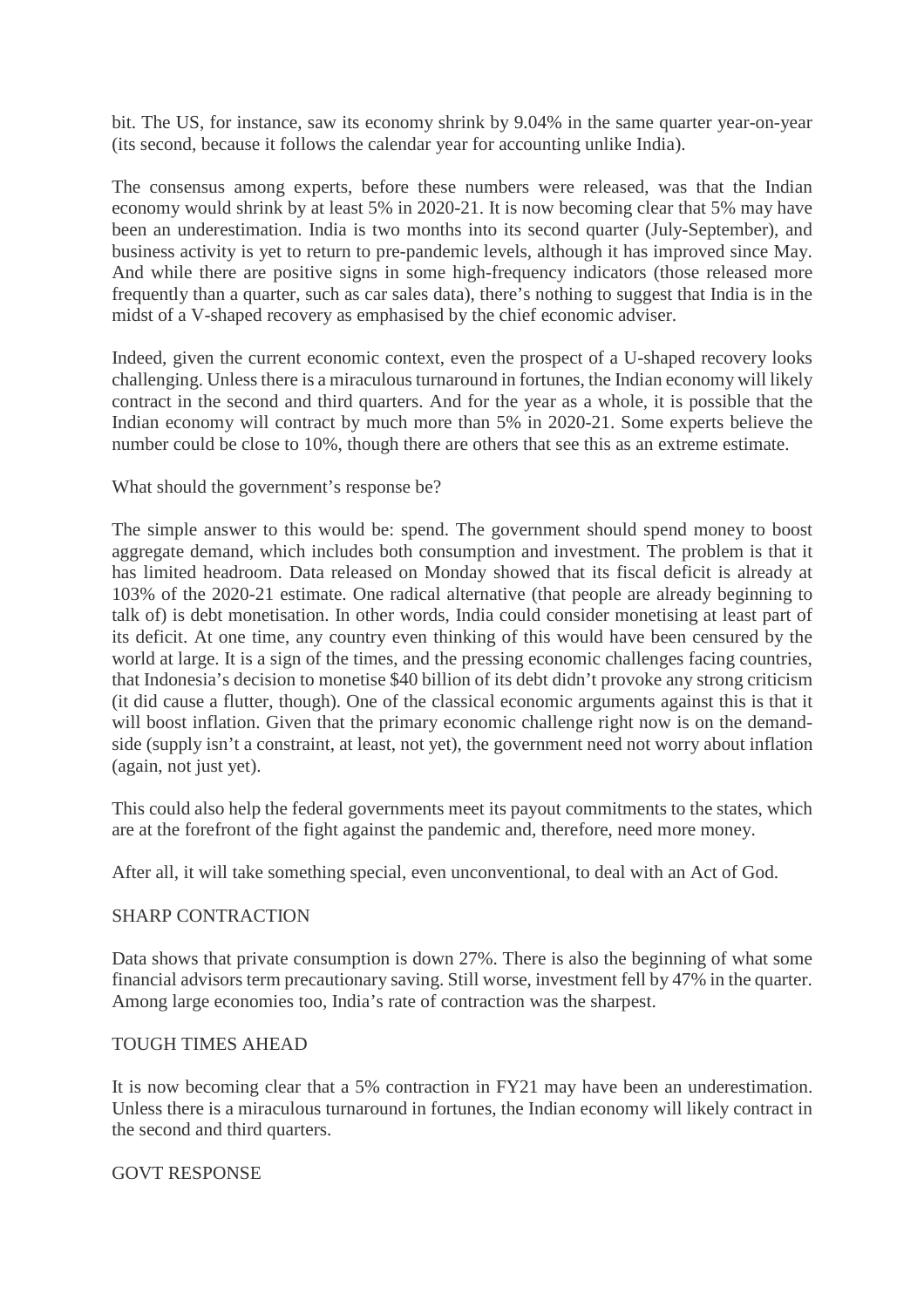The govt should spend money to boost aggregate demand, which includes both consumption and investment. One radical alternative is debt monetisation. Given that the primary economic challenge right now is on the demand-side, the government need not worry about inflation just yet.

© 2020 All Rights Reserved. Powered by Summit

#### **Swine flu vaccination**

#### **Swine flu vaccination may be safe for pregnant women: Study (New Kerala: 2020902)**

https://www.newkerala.com/news/2020/154873.htm

: Researchers have found that H1N1 "swine flu" vaccination given to pregnant women might be associated with an autism spectrum disorder in the offspring.

Autism spectrum disorder is a severe neurodevelopmental childhood disorder characterised by impaired communication, lack of social skills and repetitive behaviour. The disease has its onset in childhood.

"Our null findings are important since some people have suspected that vaccinations could cause autism, and the anti-vaccine movement seems to be growing in the Western world," said study lead author Jonas F Ludvigsson from the Karolinska Institutet in Sweden.

While some studies indicate that influenza vaccination during pregnancy protects against morbidity in both the woman and her offspring, the long-term risks of H1N1 vaccination during fetal life have not been examined in detail.

However, two recent studies were unable to rule out that offspring to women undergoing influenza or H1N1 influenza vaccination during pregnancy, and especially during the first trimester, were at increased risk of autism spectrum disorder.

Now, a large study by researchers, published in the journal Annals of Internal Medicine, refutes any such association.Researchers, linked vaccination data in pregnant women from seven Swedish healthcare regions in 2009-2010 to the Swedish Medical Birth Register and the Swedish National Patient Register to identify autism spectrum disorder in the offspring.

Of the 39,726 vaccine-exposed children, 394 had a diagnosis of autism spectrum disorder during the six-year follow-up compared with 330 among 29,293 unexposed children. The researchers adjusted their analyses for such confounders as maternal smoking, height-weight, maternal age and comorbidity in order to minimize the influence of other factors that might explain any association between vaccination and autism.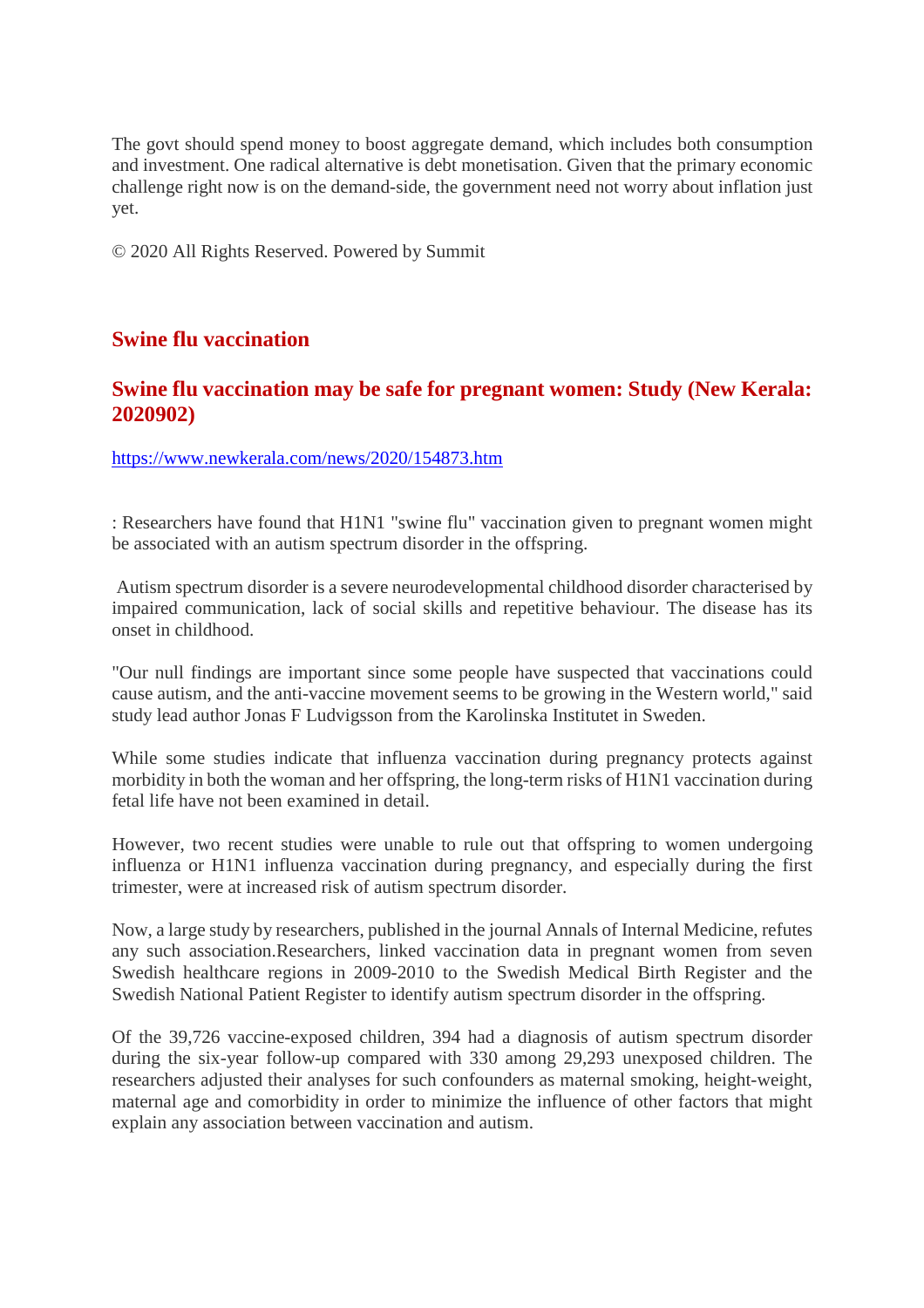Adjusting for potential confounders, H1N1 vaccine exposure during fetal life was not associated with a later childhood diagnosis of autism spectrum disorder. Results were similar for vaccinations in the first pregnancy trimester.

"H1N1 vaccination has previously been linked to an increased risk of narcolepsy in young people, but vaccinating pregnant women does not seem to influence the risk of autism spectrum disorder in the offspring," Ludvigsson said.

"Vaccination research has never been more important. Anticipating a vaccine against COVID-19, millions of pregnant women are likely to be offered such a vaccination," he added.

#### **Nutrition Week:**

#### **Nutrition Week: Health experts shed light on nutrient deficiencies in women, kids (New Kerala: 2020902)**

https://www.newkerala.com/news/2020/154860.htm

Health experts shed light on nutrient deficiencies in women, kids

New Delhi, Sep 1 : On the first day of the National Nutrition Week, observed every year from September 1 to 7 in India, various public health experts said the focus should be on the issue of under-nutrition, over nutrition or micro-nutrient deficiencies in children and women.

The National Nutrition Week was launched by the Ministry of Women and Child Development in 1982 with the objective to raise awareness about the importance of nutrition for the human body.

According to the Ministry of Health and Family Welfare, one in four adults and one in five school-going children are overweight in India, and nearly one-third of the diseases can be controlled with a proper diet.

According to a UN report in 2017, India has 190.7 million undernourished people and 38.4 percent of children under five in India are stunted.

"Despite beginning nutrition-oriented development programmes especially focused on children, like integrated child development services 45 years ago, India still has children suffering from undernutrition and malnutrition, stunting, wasting and other problems. On the other hand, children in well-to-do families are suffering due to heavy intake of refined foods and carbonated beverages," said Kamal Narayan Omer, CEO, Integrated Health and Wellbeing (IHW) Council in New Delhi.

Omer said the right eating habits and eating the right kind of food can play a significant role in reducing India's burden of non-communicable diseases in adults.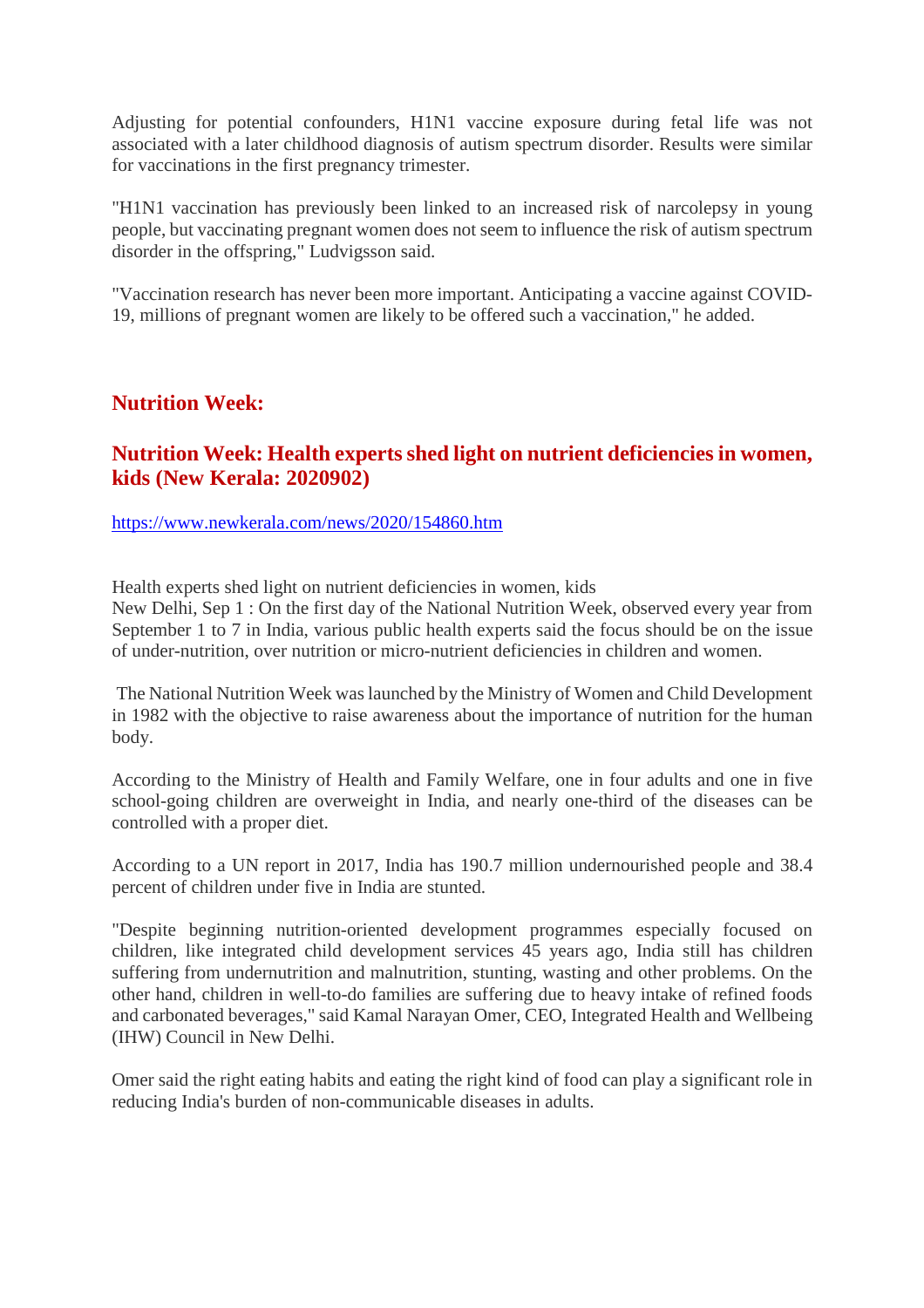"The imbalance needs to be addressed urgently and we must work to find the right alternatives to foods that are causing this nutritional imbalance in the most vulnerable section of our society."

Besides this, India is home to non-nutritious, non-balanced food either in the form of under nutrition, over nutrition or micro-nutrient deficiencies. Various other experts feel that the need of the hour is to encourage and provide balanced and nutritious food for everybody especially for women and the new-born.

"We need to ensure that the nutrition specific and nutrition sensitive schemes or interventions that benefit the bottom of the pyramid are formed so that the vulnerable population can have access to affirmative actions, services and entitlements. The community structures and service providers should be accountable enough for early identification and management of malnutrition within communities is vital for addressing malnutrition," said Shuchin Bajaj, Founder and Director, Ujala Cygnus Healthcare in New Delhi.

Another doctor, Manisha Ranjan, who is a consultant in obstetrics and gynaecology at Motherhood Hospital, quoted Oxfam which estimated that after the pandemic an additional 100 million Indians are vulnerable to food distress and those particularly hard hit are women and women-headed households.

"In the patriarchal family structure that India has, children (and the girl child in particular) and women will bear the brunt of this calamity. A woman needs nutrients right from their adolescent age because they undergo a lot of hormonal imbalance as the body prepares for menstruation," Ranjan added.

Malnutrition perpetuates the vicious cycle of intergenerational undernutrition that results in a high incidence of babies born with low birth weight, more susceptible to infections, more likely to experience growth failure, reflected in high levels of child undernutrition and anaemia, said Sunil Rajpal, Associate Professor, Health Economist, IIHMR University, Jaipur.

"A recent study by researchers from the Institute of Economic Growth, Delhi has estimated that spending USD1 on nutritional interventions in India could generate public economic returns of USD19.35 to USD22.21, which is multiple times more than the global average. This indicates the huge potential we have as well as the gravity of the task since the lockdown and economic downfall due to Covid-19 is likely to push millions more to nutritional deficiency," added Rajpal.

#### **Menopause**

#### **Study reveals genetic mutations may be linked to infertility, early menopause (New Kerala: 2020902)**

https://www.newkerala.com/news/2020/154835.htm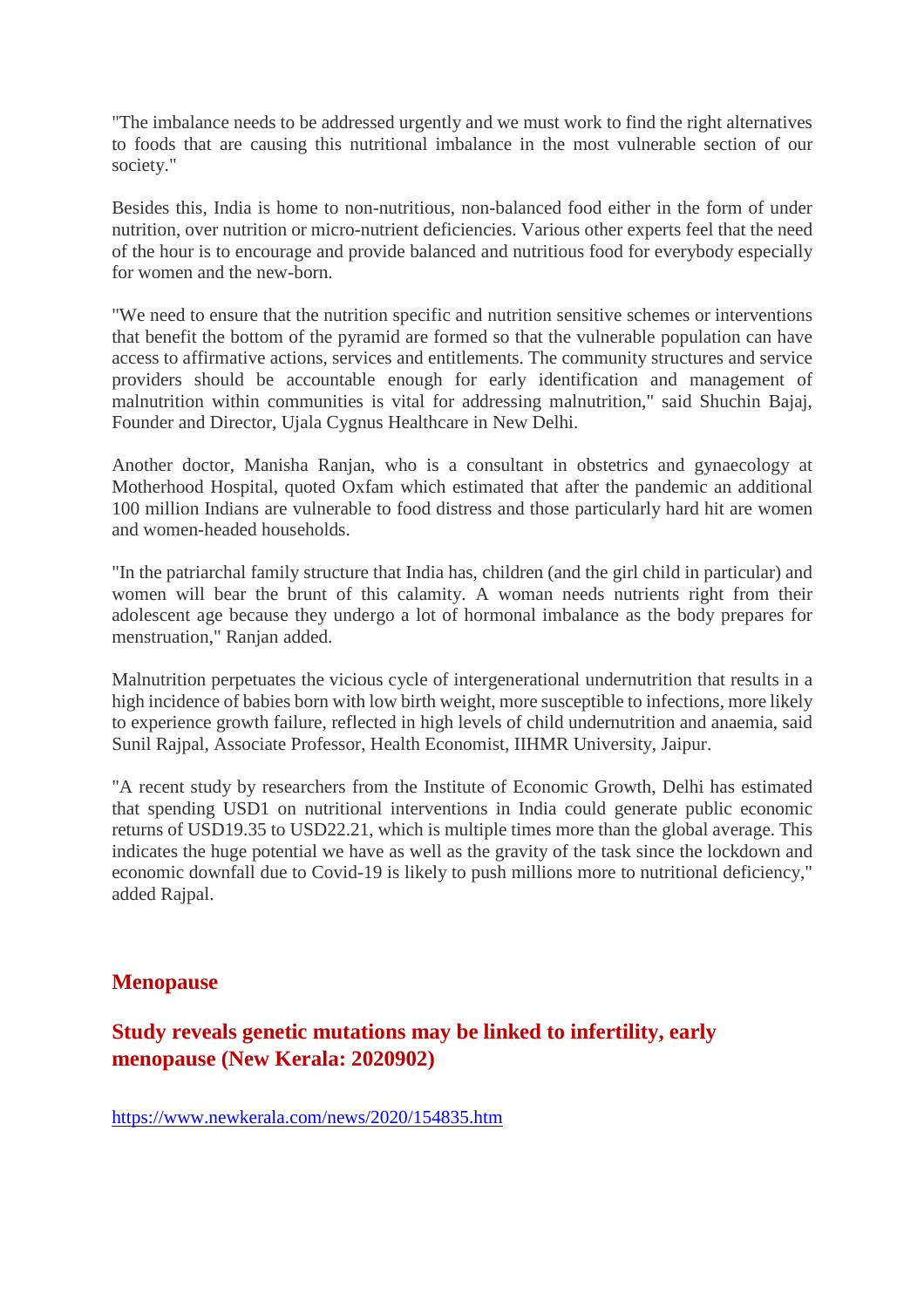A new study identifies a specific gene's previously unknown role in fertility. Analysing genetic data in people, the researchers found an association between mutations in this gene and early menopause.

The study appears in the journal of Science Advances.

The human gene -- called nuclear envelope membrane protein 1 (NEMP1) -- is not widely studied. In animals, mutations in the equivalent gene had been linked to impaired eye development in frogs. When the gene is missing in fruit flies, roundworms, zebrafish and mice, the animals are infertile or lose their fertility unusually early but appear otherwise healthy.

The researchers who made the new discovery were not trying to study fertility at all. Rather, they were using genetic techniques to find genes involved with eye development in the early embryos of fruit flies.

"We blocked some gene expression in fruit flies but found that their eyes were fine," said senior author Helen McNeill, PhD, the Larry J. Shapiro and Carol-Ann Uetake-Shapiro Professor and a BJC Investigator at the School of Medicine. "So, we started trying to figure out what other problems these animals might have. They appeared healthy, but to our surprise, it turned out they were completely sterile. We found they had substantially defective reproductive organs."

Though it varied a bit by species, males and females both had fertility problems when missing this gene. And in females, the researchers found that the envelope that contains the egg's nucleus -- the vital compartment that holds half of an organism's chromosomes -- looked like a floppy balloon.

"This gene is expressed throughout the body, but we didn't see this floppy balloon structure in the nuclei of any other cells," said McNeill, also a professor of developmental biology. "That was a hint we'd stumbled across a gene that has a specific role in fertility. We saw the impact first in flies, but we knew the proteins are shared across species. With a group of wonderful collaborators, we also knocked this gene out in worms, zebrafish and mice. It's so exciting to see that this protein that is present in many cells throughout the body has such a specific role in fertility. It's not a huge leap to suspect it has a role in people as well."

To study this floppy balloon-like nuclear envelope, the researchers used a technique called atomic force microscopy to poke a needle into the cells, first penetrating the outer membrane and then the nucleus's membrane. The amount of force required to penetrate the membranes gives scientists a measure of their stiffness. While the outer membrane was of normal stiffness, the nucleus's membrane was much softer.

"It's interesting to ask whether stiffness of the nuclear envelope of the egg is also important for fertility in people," McNeill said. "We know there are variants in this gene associated with early menopause. And when we studied this defect in mice, we see that their ovaries have lost the pool of egg cells that they're born with, which determines fertility over the lifespan. So, this finding provides a potential explanation for why women with mutations in this gene might have early menopause. When you lose your stock of eggs, you go into menopause."

McNeill and her colleagues suspect that the nuclear envelope has to find a balance between being pliant enough to allow the chromosomes to align as they should for reproductive purposes but stiff enough to protect them from the ovary's stressful environment. With age,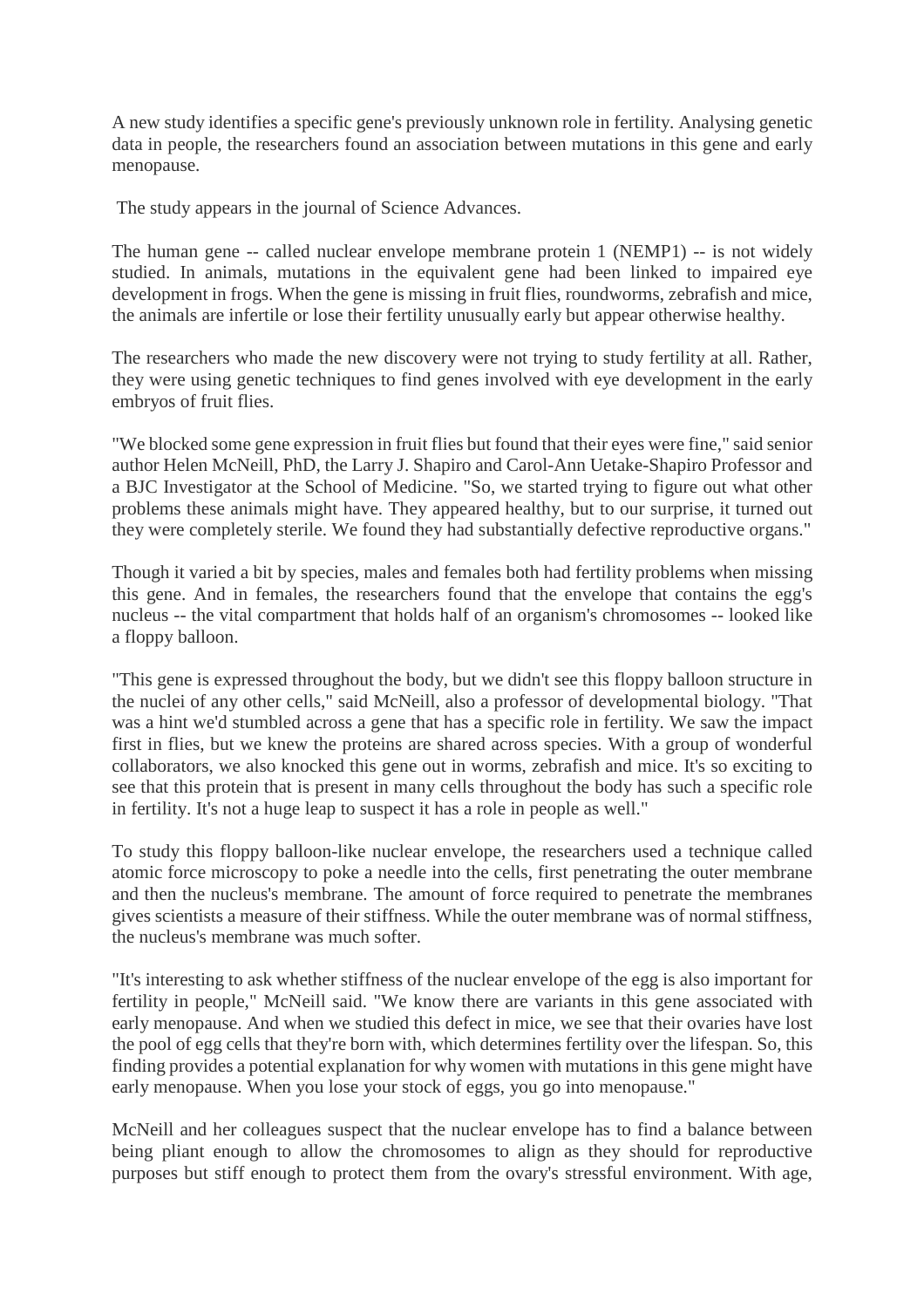ovaries develop strands of collagen with the potential to create mechanical stress not present in embryonic ovaries.

"If you have a softer nucleus, maybe it can't handle that environment," McNeill said. "This could be the cue that triggers the death of eggs. We don't know yet, but we're planning studies to address this question."

Over the course of these studies, McNeill said they found only one other problem with the mice missing this specific gene They were anaemic, meaning they lacked red blood cells.

"Normal adult red blood cells lack a nucleus," McNeill said. "There's a stage when the nuclear envelope has to condense and get expelled from the young red blood cell as it develops in the bone marrow. The red blood cells in these mice aren't doing this properly and die at this stage. With a floppy nuclear envelope, we think young red blood cells are not surviving in another mechanically stressful situation."

The researchers would like to investigate whether women with fertility problems have mutations in NEMP1. To help establish whether such a link is causal, they have developed human embryonic stem cells that, using CRISPR gene-editing technology, were given specific mutations in NEMP1 listed in genetic databases as associated with infertility.

"We can direct these stem cells to become eggs and see what effect these mutations have on the nuclear envelope," McNeill said. "It's possible there are perfectly healthy women walking around who lack the NEMP protein. If this proves to cause infertility, at the very least this knowledge could offer an explanation. If it turns out that women who lack NEMP are infertile, more research must be done before we could start asking if there are ways to fix these mutations -- restore NEMP, for example, or find some other way to support nuclear envelope stiffness."

#### **Covid-19 severity**

#### **Study shows clear link between obesity, Covid-19 severity (New Kerala: 2020902)**

#### https://www.newkerala.com/news/2020/154775.htm

New research adds to the growing body of evidence that patients with obesity are facing more serious Covid-19 disease and higher mortality risk than patients without obesity.

At the beginning of April, both general and intensive care admissions for Covid-19 began to rise sharply in Lille University Hospital (LUH), and across France and other European countries.

"Our data show that the chances of increasing to more severe disease increase with BMI, to the point where almost all intensive care COVID-19 patients with severe obesity will end up on a ventilator," said study author Francois Pattou from the LUH in France.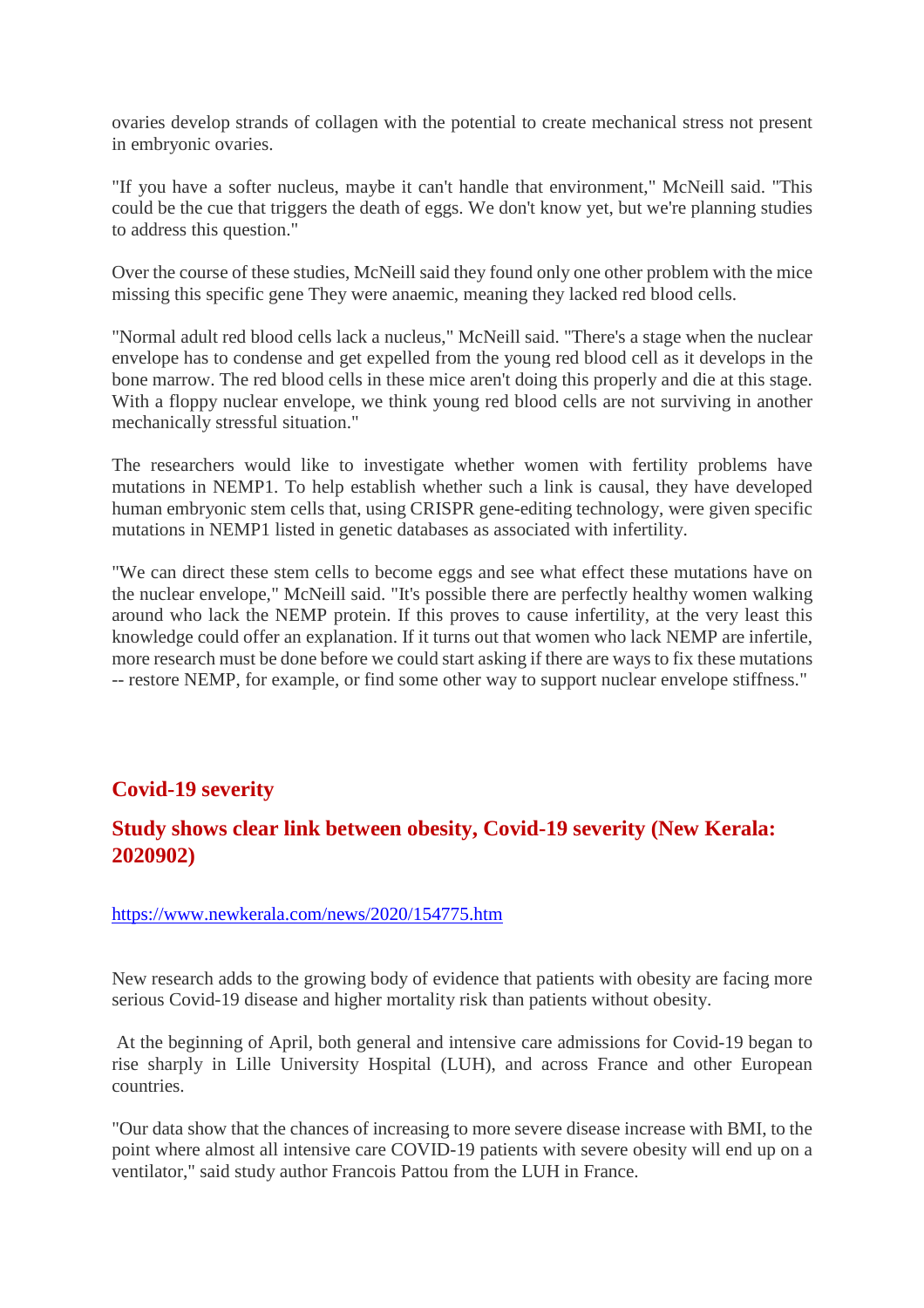An analysis conducted by the LUH included 124 intensive care unit (ICU) admissions with Covid-19, and compared them with 306 patients who had been in ICU for other reasons, without Covid-19.

The data showed that among ICU patients with Covid-19, around half had obesity (BMI above 30), with a quarter having severe obesity (BMI of 35 or above).

Most of the remaining patients (around 40 per cent) were overweight, with only around 10 per cent of patients in the healthy weight range (BMI 25 or under).

Among the non-Covid-19 ICU patients, the story was very different a quarter had obesity or severe obesity; a further quarter was overweight, and around half fell into the healthy weight range.

A similar trend emerged regarding which ICU patients with Covid-19 had to be put on ventilators. Of the 89 requiring mechanical ventilation, more than half had obesity or severe obesity, while most of the other patients were overweight.

According to the study, patients with a BMI in the healthy range of 25 and under made up less than 10 per cent of patients needing a ventilator.

Looking specifically at the individual BMI groups, almost all patients Covid-19 ICU patients with severe obesity (87 per cent) needed a ventilator, dropping to 75 per cent for 'regular' obesity (BMI 30-35), 60 per cent for patients in the overweight category, and 47 per cent for those in the healthy BMI range.

The study was scheduled to be presented at The European and International Congress on Obesity (ECOICO 2020) online conference from September 1-4.

Recently, a study published in the journal Diabetes Care found that Covid-19 patients hospitalised with high blood pressure, obesity and diabetes were over three times more likely to die from the viral disease.

Earlier, another research published in the European Journal of Endocrinology, also found that the risk of greater Covid-19 severity and death is higher in people with any obese body mass index (BMI).

#### **Coronavirus (Hindustan: 2020902)**

https://epaper.livehindustan.com/imageview\_287848\_55320910\_4\_1\_02-09- 2020\_3\_i\_1\_sf.html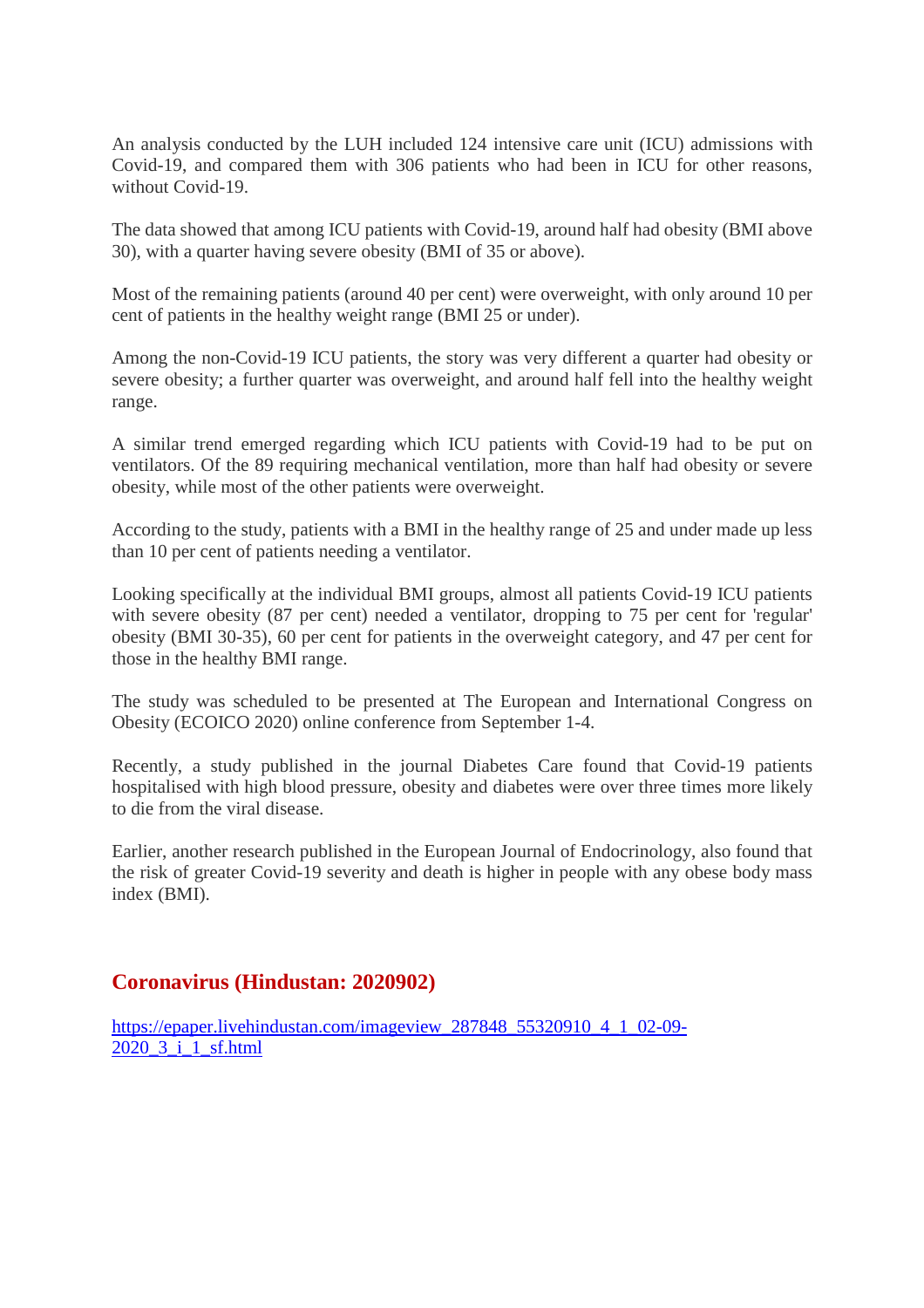# चिंताजनक : दिल्ली मे ५७ दिन बाद २३०० केस

### नई दिल्ली | वरिष्ट संवाददाता

दिल्ली में 57 दिन बाद मंगलवार को कोरोना संक्रमण के 23 सौ से अधिक मामले सामने आए। इससे पहले चार जुलाई को कोरोना वायरस के 2505 केस मिले थे।

कुल 2312 नए मामले मंगलवार को सामने आए। इसके साथ ही संक्रमितों को आंकड़ा 1,77,060 पहुंच गया है। मंगलवार को 1050 को छुटृटी दी गई जबकि 18 मरीजों ने दम तोड़ दिया। वहीं, 24198 जांच में 9.55 फीसदी सैम्पल पॉजिटिव मिले। दिल्ली में 1,56,728 मरीज अब तक ठीक हो चुके है।

सक्रिय मरीज 15 हजार पारः

## 10 दिनों में 15594 मरीज

दिल्ली में पिछले 10 दिनों में 15594 मरीज मिले हैं। यानी हर दिन औसतन 1559 मरीजों में कोरोना संक्रमण की पुष्टि हुई है। 23 अगस्त को कोरोना के कुल मरीजों की संख्या 161466 थी जो 1 सितंबर को बढकर 177060 हो गई।

दिल्ली में कोरोना के सक्रिय मरीजों की संख्या 15870 हो गई है। इनमें से दिल्ली के विभिन्न अस्पतालों में 4186 मरीज, कोविड केयर सेंटर में 902 मरीज और कोविड मेडिकल सेंटर में 351 मरीज भर्ती हैं। 8119 मरीज होम आइसोलेशन में हैं।

> तीसरा सिरो सर्वे पेज 03